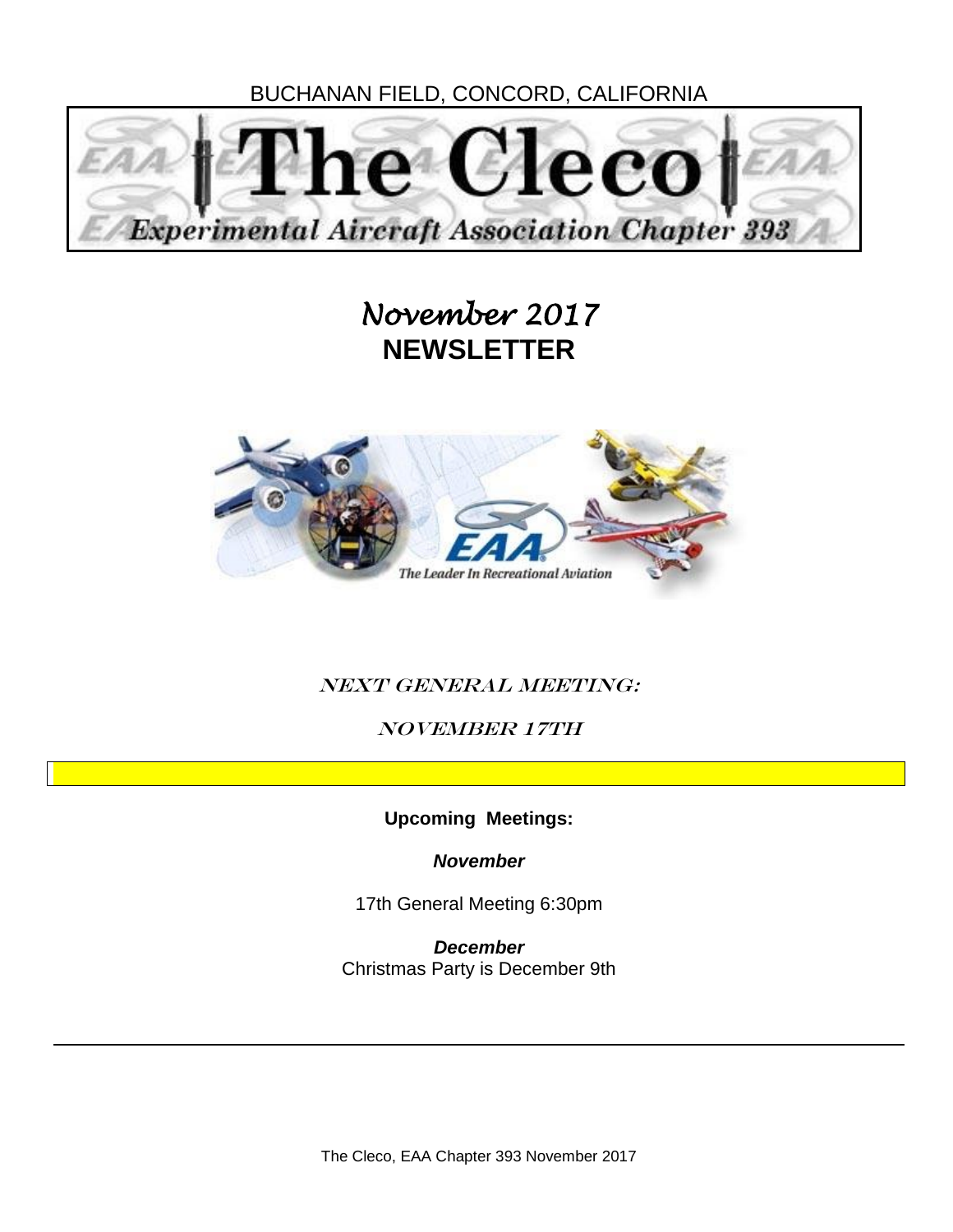## **President Bill Bower's Notes for November:**

 I want to send out a big thank you to everyone who helped Saturday November 4th with the Young Eagles Rally at Byron.

 Despite the weather challenges we succeeded with a successful rally. It could not have been done without the help of the ground crew as well as Renee, Pete and the set up crew getting all the computers up and working. A big thank you to all the pilots who flew today.

A big shout out of thanks to Randy Howell, Don and John from the Patriots. They have a great facility to hold these Rally's.

This is the end of our Rally's for 2017. So I will not be bugging you again till next year. Thanks to Stephen Tucker who put in numerous hours this year setting them up and coordinating everything between Buchanan Field and Byron. Also we need to take the banner down.

Our first Rally at Buchanan Field is scheduled for April. The Board will discuss for rallies at Byron for 2018 and let everyone know.

*Hope to see folks at the combination meeting with MDPA on November 17th. If you* 

*Have not signed up yet please do so ASAP. There is a limited number of seats available.* 

#### *Dinner will be by Scott Davis EAA/MDPA member and owner of Magoo's Bar and Grill.*

Again thank you everyone

Bill Bower Chapter President EAA Chapter 393

## *IMPORTANT UPCOMING DATES:*

#### **BOARD MEETINGS YOUNG EAGLES FLIGHTS GENERAL MEETING**

| <b>November</b> | 1 st | 4 <sup>th</sup> Patriots Y. Eagle Combo | 17th |
|-----------------|------|-----------------------------------------|------|
| December        |      | <b>Holiday Party is Dec. 9th</b>        |      |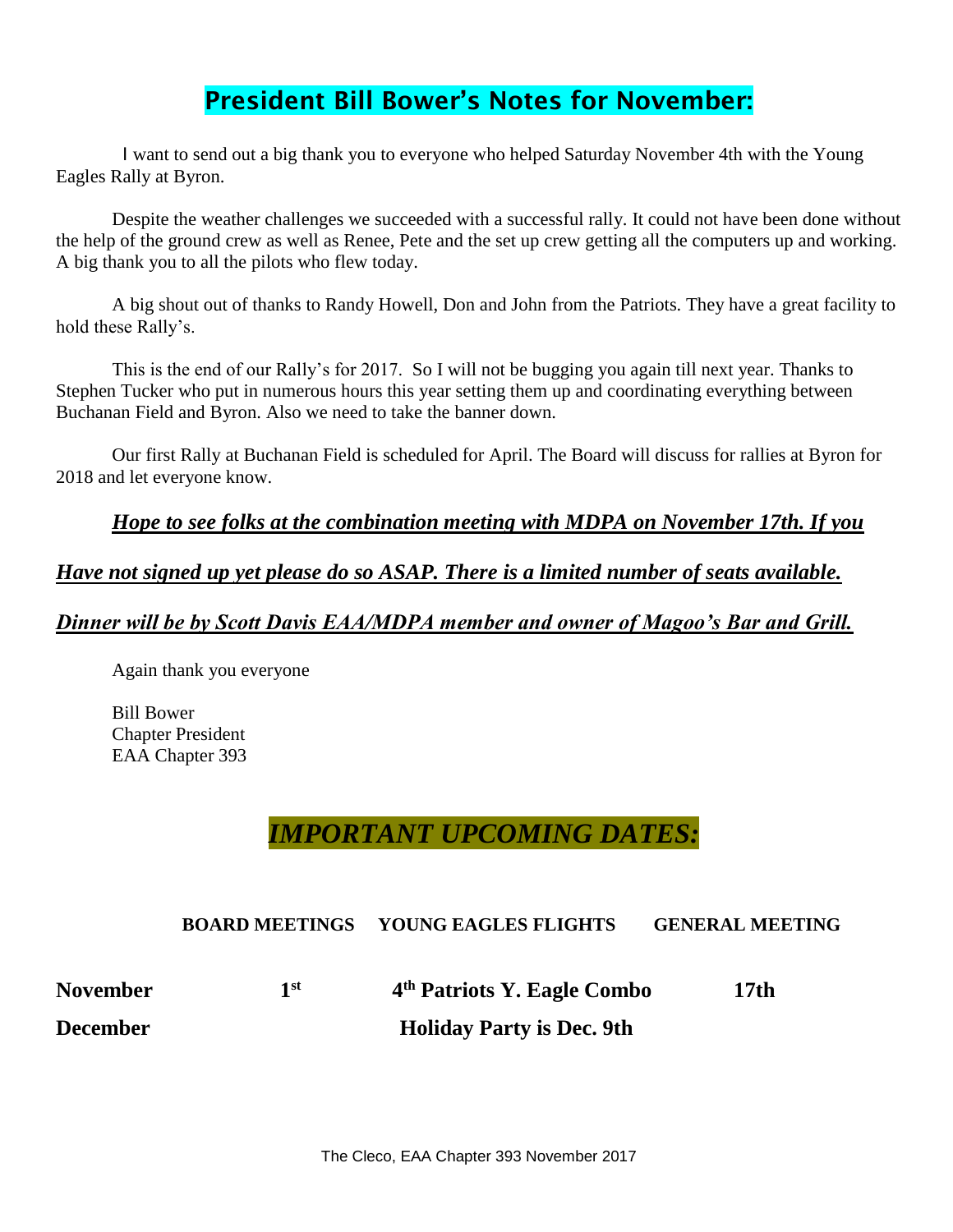## *YOUNG EAGLE FLIGHT COMMENTS:*

#### *From November 4th at Byron airport with Patriots Jet Team*

*"I had an amazing experience up in the sky. It is something that I'll definitely remember. Having the ability to go up with my sister for half an hour was so much fun. I cant wait to begin my career as an airline pilot.* - *Jessica, 14 yrs*

*"The experience leaves me wordless every time. Thank you for all the time and expenses given to allow us opportunities to explore the aviation career paths.* - *Alec, 17 yrs*

*"I loved the flight! It is perfect for a first time flyer if someone has never flown before."* - *Kevin, 16 yrs*

*"My name is Devon. I am 14 years old and this flight has been one of the coolest experiences for me. For me the feeling of moving through air is pretty relaxing and also full of that rush which I enjoy. Inside the plane you feel that you are going at a constant speed, but in reality you are going faster than a race car. For me being able to fly the plane makes me want to do it longer."*

- *Devon, 14 yrs*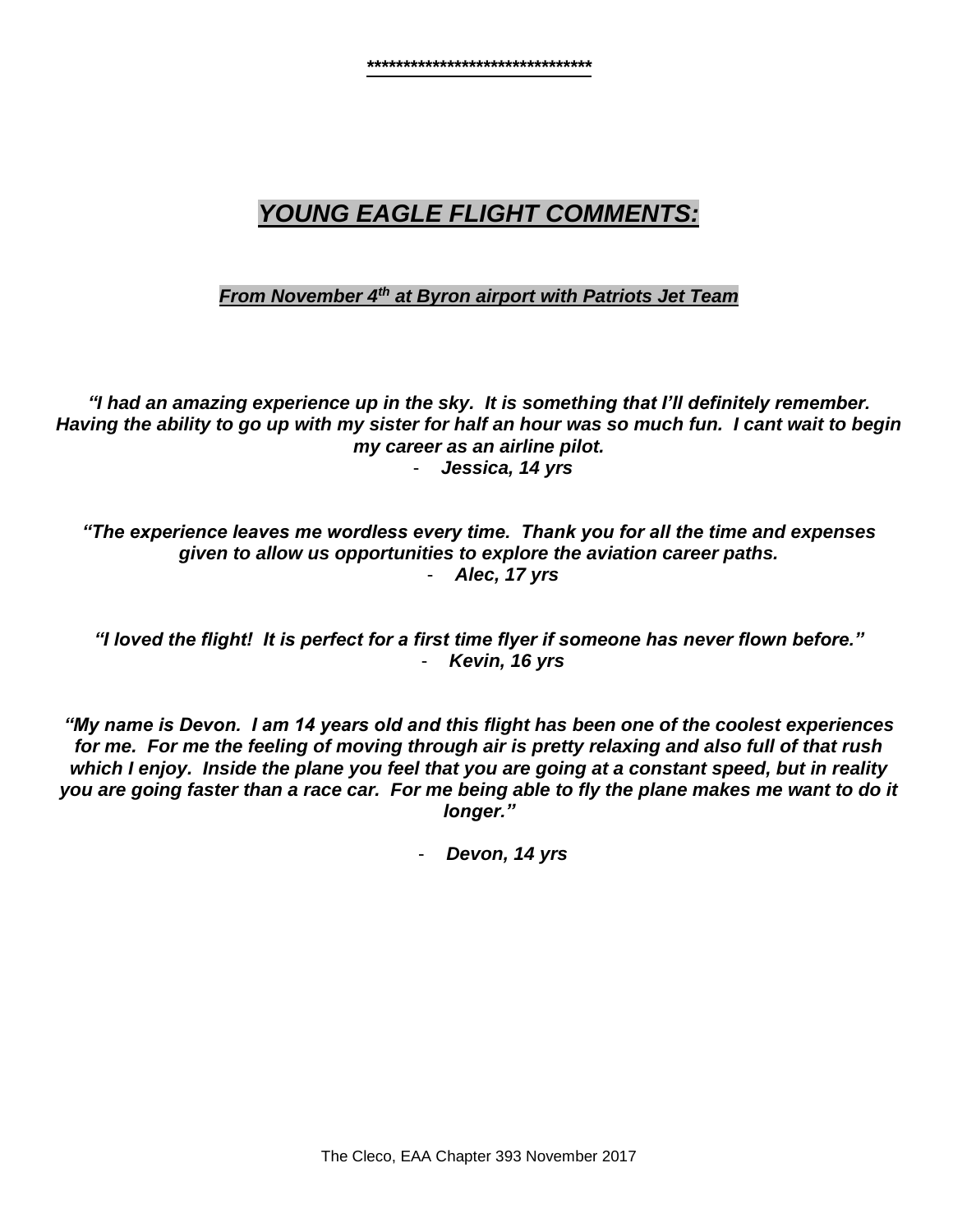# EAA 393 ANNUAL HOLIDAY PARTY!!!!

SATURDAY, DECEMBER 9TH 2017 AT 6PM Join the festivities at the clubhouse, 200 Sally Ride Drive, Concord, CA

> Hors d'oeuvre's 6PM **Dinner Served at 7PM**

## **ENTRÉE CHOICES Beef Tenderloin or Roasted Turkey Breast**

## **Included with entrée**

Oven Roasted Herb de Provence Potatoes, Mashed Potatoes, Rice Pilaf, Carrots & Turnip Mash, Ratatouille, Buttered Peas, Green Salad

#### Coffee, Desserts, Cold Drinks, Wine & Beer ALL THIS FOR \$30 PERSON!!!!

Payment must be received by Dec.  $1^{st}$ , 2017 or bring this to the meeting on Nov. 17<sup>th</sup> 2017.

Members & Guests: \$30 each, \$36 at the door. Renewed membership: \$30. Amount enclosed:

#### Make your checks payable to EAA Chapter 393

Send the form & your check to:

**EAA Chapter 393** P.O. Box 6524 **Concord, CA 94524-1524**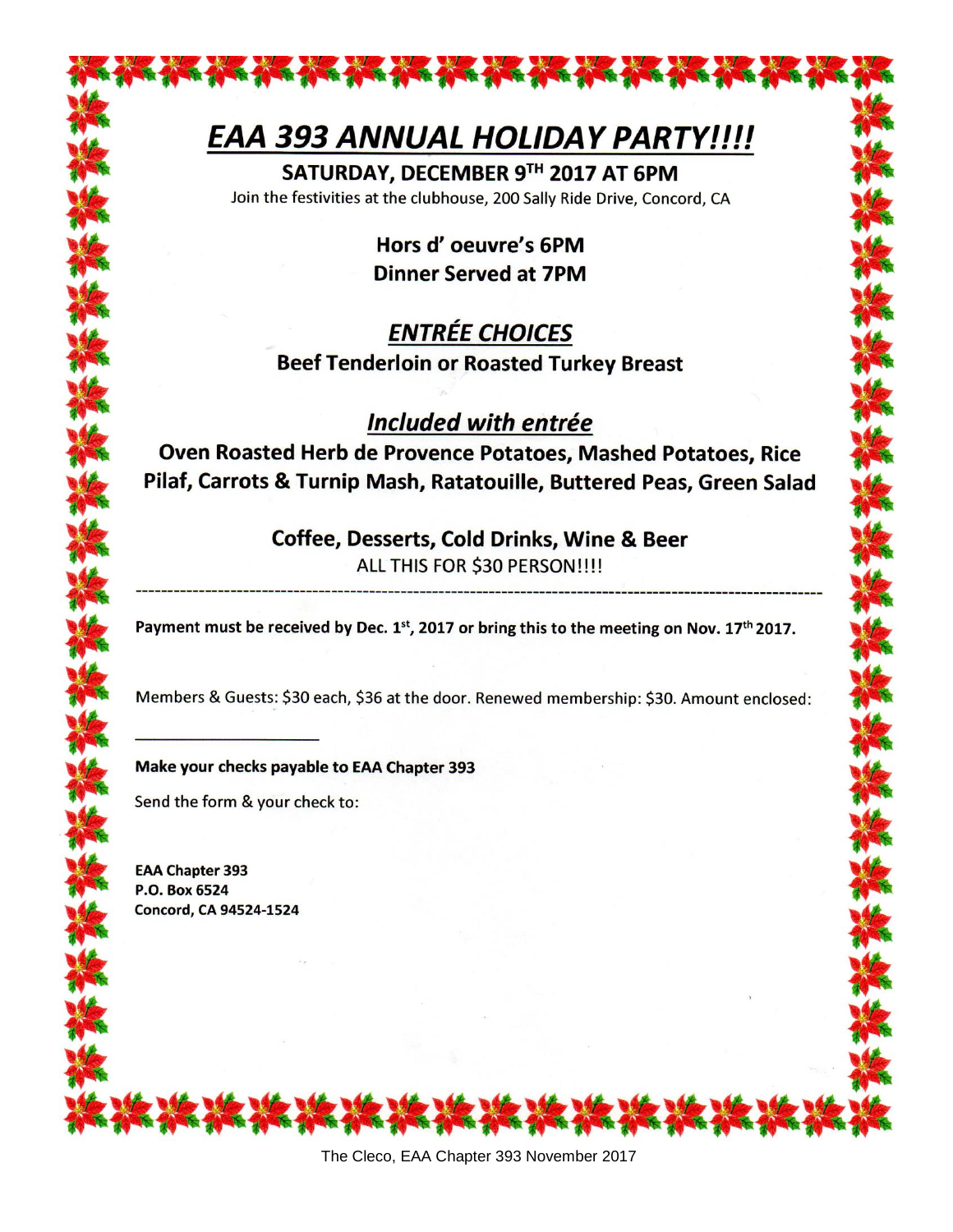#### *WANTED! HANGAR SPACE FOR RENT!*

**This local EAA Chapter 393, Concord (Buchanan Field), California is looking to rent a hangar** 

**large enough in which to build a kit plane.**

**Anyone who has any information regarding this plan, please contact this person:**

Ron Lem 925 532-6561

**The Experimental Aircraft Association Board of Directors**

**Chapter 393 of Concord, CA**

The Cleco, EAA Chapter 393 November 2017 P.O. Box 6524, Concord, CA 94524-1524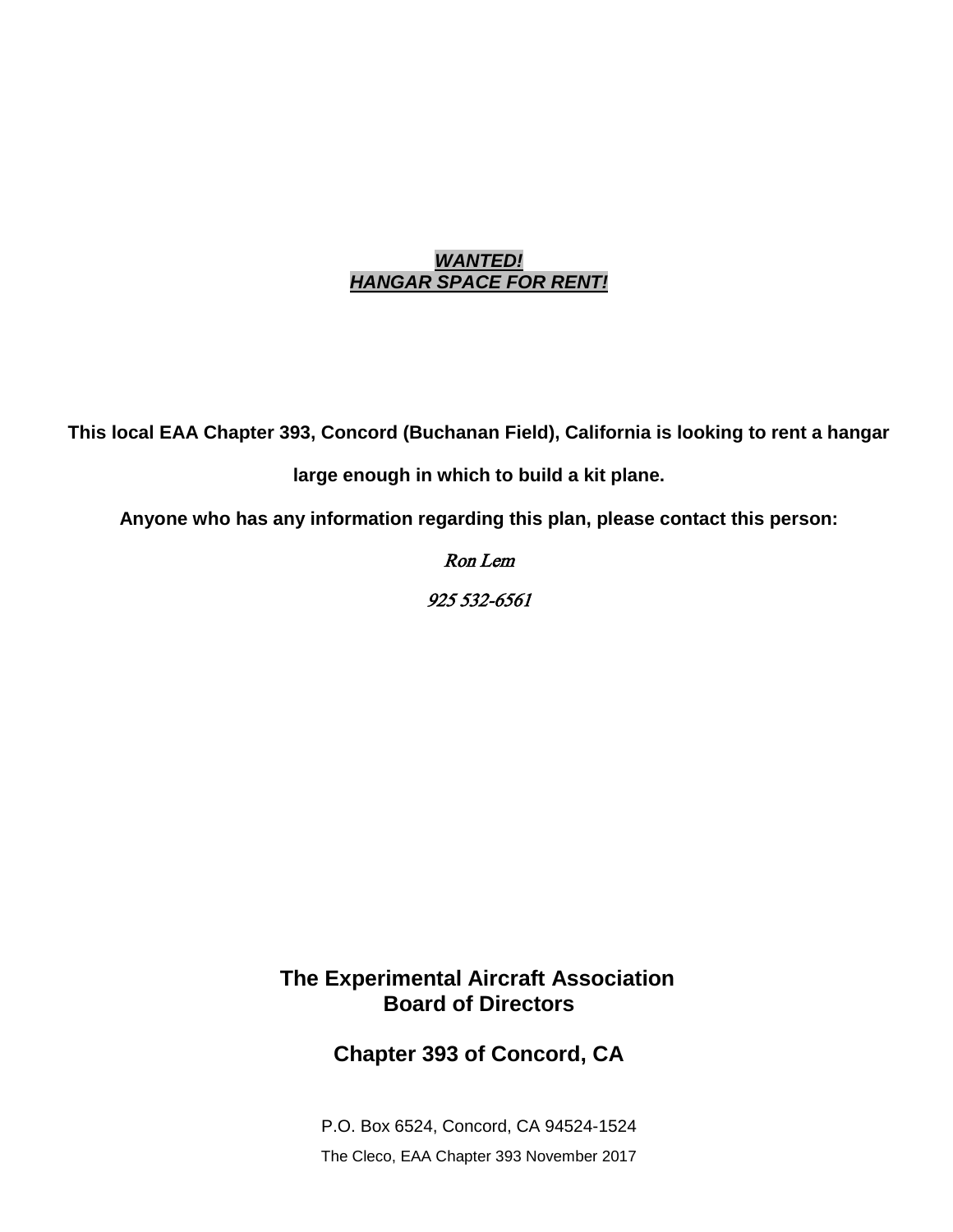#### <http://www.eaa393.org/> Email: [nle@eaa393.org](mailto:nle@eaa393.org)

| Officers/Appointees for 2016-2017                           |                                     |
|-------------------------------------------------------------|-------------------------------------|
| President:                                                  | <b>Bill Bower</b>                   |
| pres@eaa393.org                                             | 925 813-5172                        |
| <b>Vice President:</b>                                      | Ron Lem                             |
| veep@eaa393.org                                             | 415 532-6561                        |
| Secretary                                                   | Pete Mitchell                       |
| secty@eaa393.org                                            | 925 586 6491                        |
| Treasurer                                                   | <b>Harvard Holmes</b>               |
| treas@eaa393.org                                            | 510 526-5347                        |
| <b>Newsletter Editor</b>                                    | <b>Bill O'Brian</b>                 |
| nle@eaa393.org                                              | 925 254-6336                        |
| Tech. Counselor                                             | <b>Currently Open</b>               |
| tc@eaa393.org                                               | ************                        |
| <b>Tech. Counselor</b><br>N320sierra@gmail.com 925.935.7465 | <b>Bob Sinclair</b>                 |
| <b>Young Eagles</b>                                         | <b>Stephen Tucker</b>               |
| Stephenf4e@gmail.com                                        | 925 586-5977                        |
| <b>Dinner Coordinator</b>                                   | <b>Rick Bourgeois</b>               |
| RicFlyer@Comcast.net                                        | 925 432-9075                        |
| <b>Buildings</b>                                            | Tracy Peters (temp)<br>510 301-8485 |
| <b>Government Affairs</b>                                   | <b>Currently Open</b>               |
| Photographer                                                | <b>Currently Open</b>               |
| Webmaster                                                   | <b>Renee Robinson</b>               |
| webmaster@eaa393.org                                        | 510 828 1734                        |

*Please let me know what you think of the newsletter and also offer ideas for future issues. Your Newsletter Editor, Bill*

# *THANK YOU TO OUR SPONSORS!*

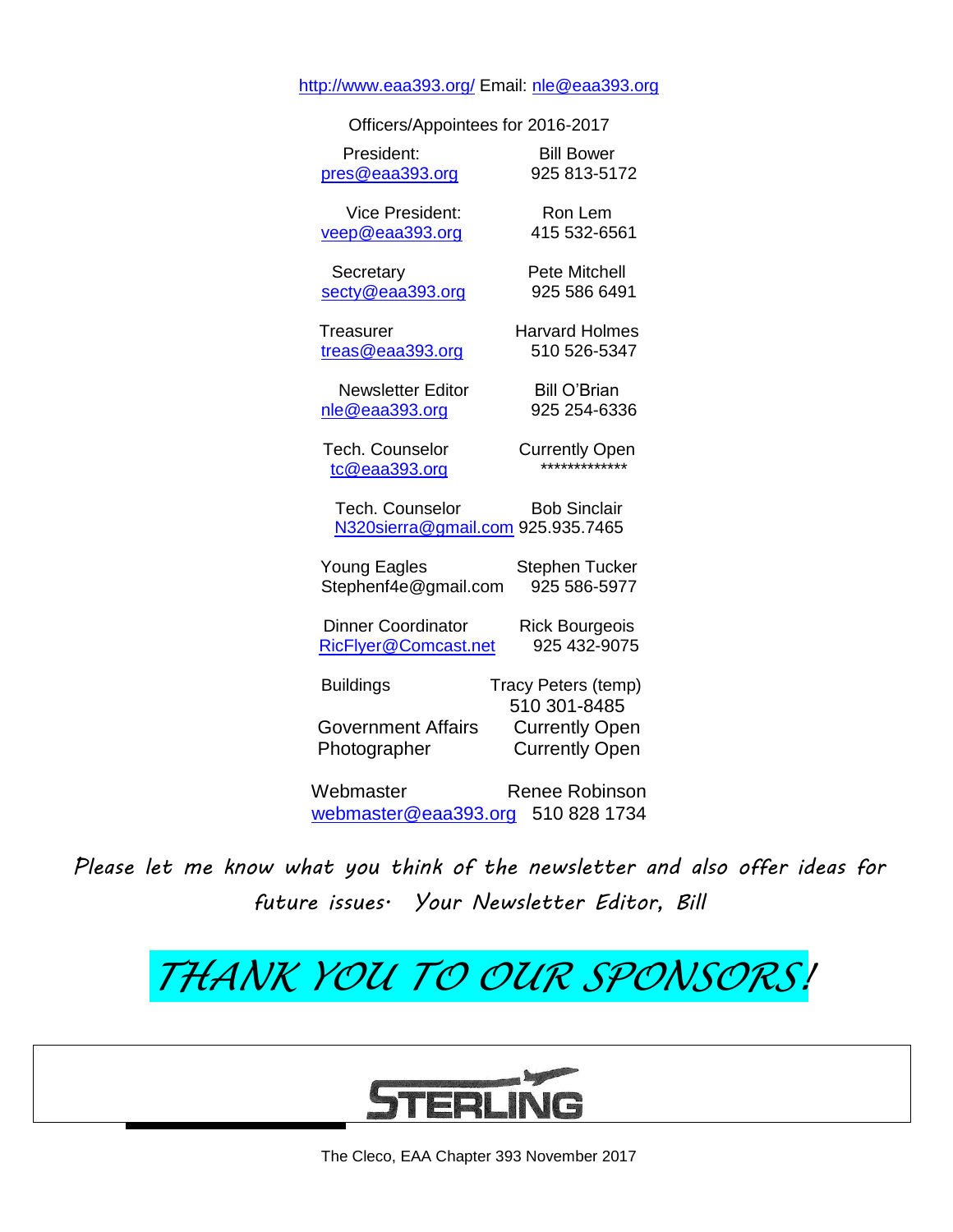**Maintenance - Avionics -Fuel/Line Service**

## Larry E. Rohrbacher

Line Service Manager

145 John Glenn Drive, Concord, CA. 94520 Tel: 925.676.2100 Fax: 925.676.5580 lineservice@sterlingav.com





\**Old fashioned baking and cake crafting\**

*Visit us in our new home:* **1848 Willow Pass Road. Concord 925.689.7220. www.alpinepastry.co**

Our meetings are open to the public. Join us for dinner at 6:30 pm (\$7 donation) with the general meeting at 7:30 pm on the above dates in the building at 200 Sally Ride Dr.

 Chapter 393 fly-outs are open to chapter members and guests. See the newsletter for arrangements.